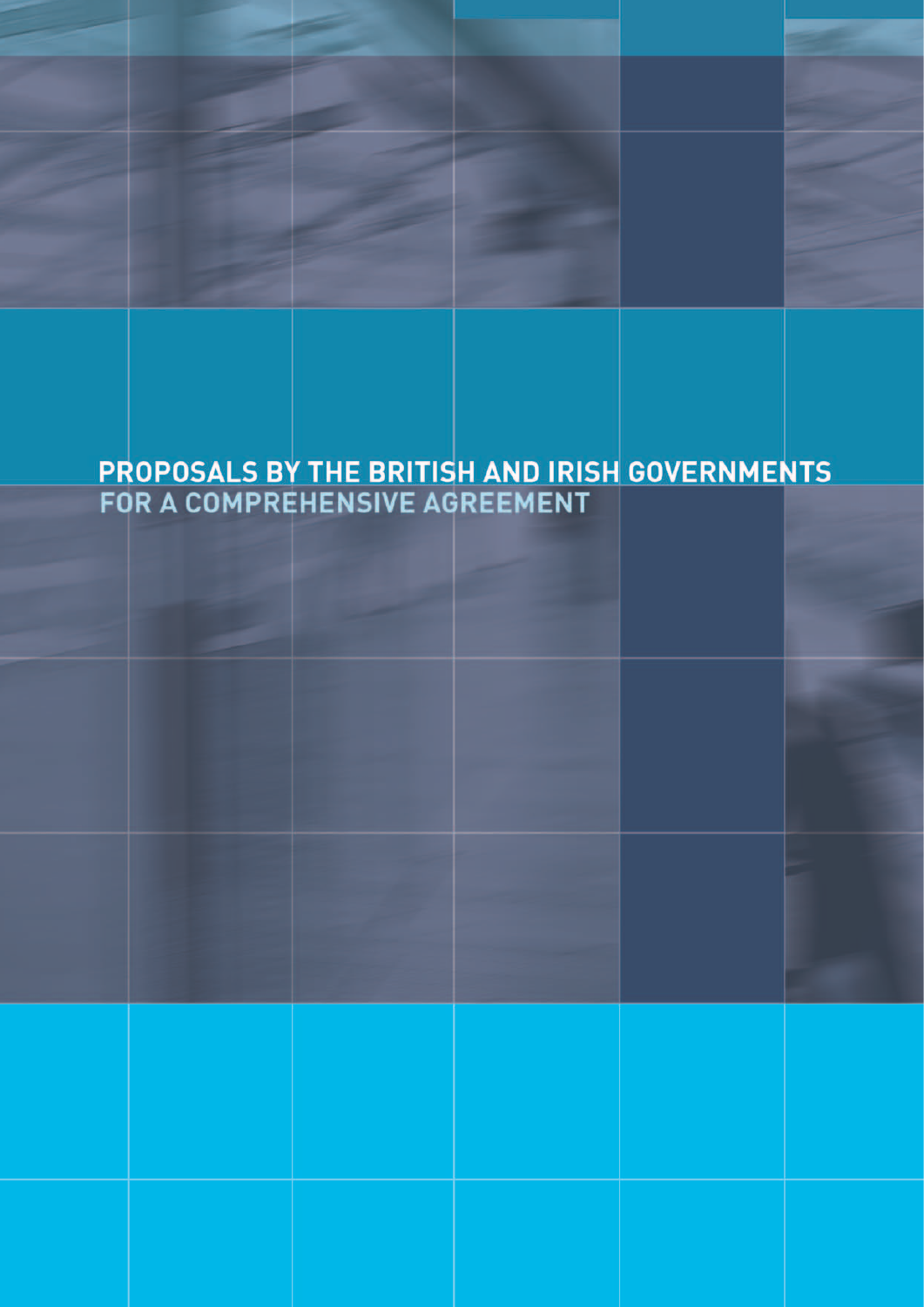# **PROPOSALS BY THE BRITISH AND IRISH GOVERNMENTS FOR A COMPREHENSIVE AGREEMENT**

The documents presented here constitute the proposed agreement which the British and Irish Governments sent to Sinn Féin and the DUP. Despite intensive efforts over a number of months and very considerable progress, not all elements were agreed.

We hope the people of Northern Ireland will reflect on what has been achieved and on the opportunity which this agreement, if accepted in its entirety, represents. For our part, we intend to press ahead to find ways of bridging the remaining gaps.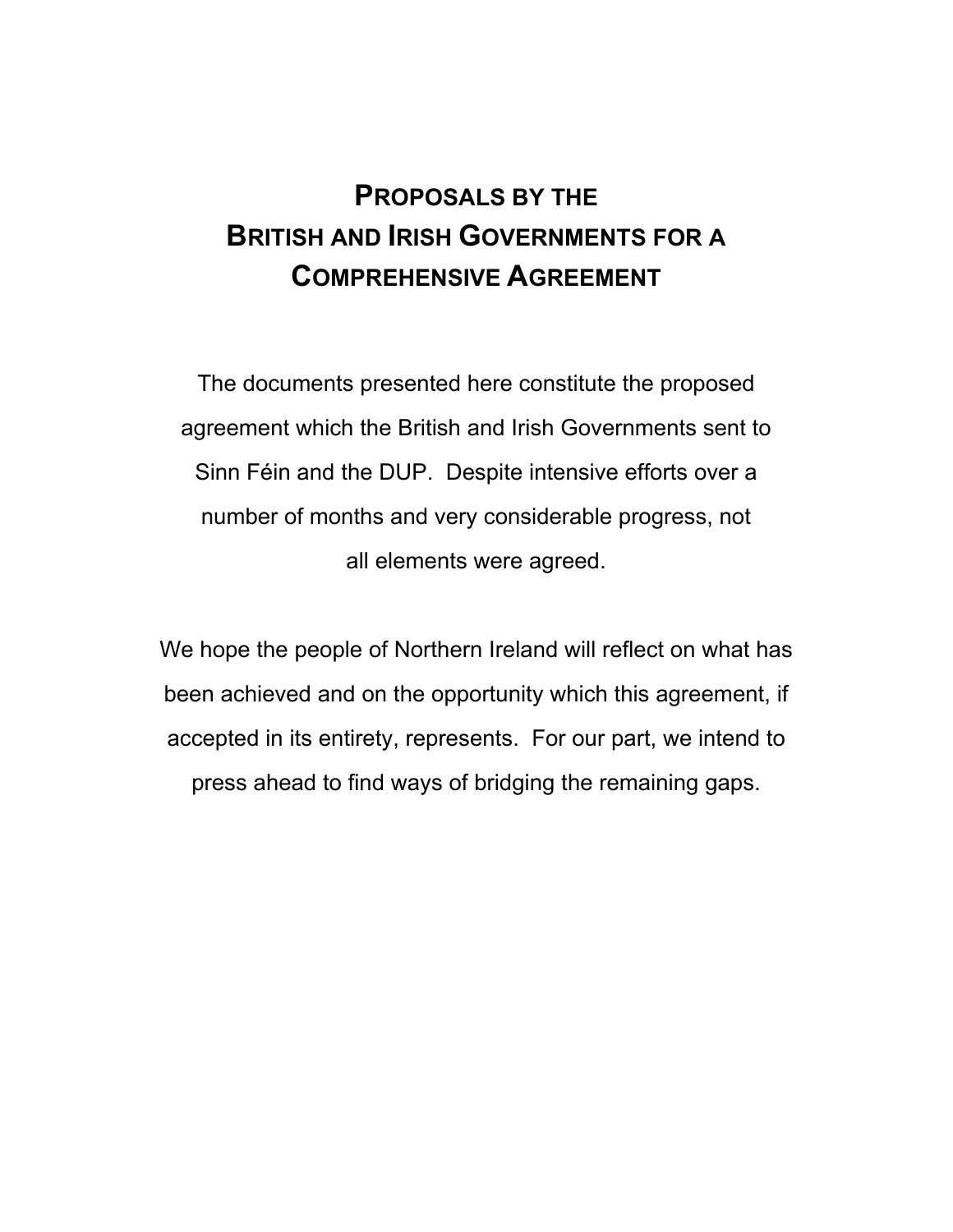# **Proposals by the British and Irish Governments for a Comprehensive Agreement**

1. Following intensive discussions at Leeds Castle and subsequently involving all the parties represented in the Northern Ireland Assembly, a basis for agreement has now been reached on the key issues identified by the Prime Minister, the Taoiseach and the parties at Lancaster House in June. These include the need to bring all forms of paramilitary activity to an end; the need to decommission all paramilitary weapons; the need for a clear commitment on all sides to the stability of the political institutions; and for the achievement of support for policing from all sides of the community.

2. Together with the fulfilment of the commitments of the two Governments relating to the full implementation of the Agreement, all of these issues have been addressed satisfactorily. There is now a basis on which we can look forward to the early restoration of the Assembly, with the prospect of stable and inclusive powersharing government in Northern Ireland and the full operation of the North-South and East-West arrangements. The enabling steps to achieve these objectives are outlined in the annexed timetable.

3. The Governments have made clear consistently that they remain committed to the fundamentals of the Agreement reached in 1998, including the need for consent to constitutional change, for absolute commitment to exclusively peaceful and democratic means, for stable inclusive partnership government, for a balanced institutional accommodation of the key relationships within Northern Ireland, between North and South and between these islands and for equality and human rights to be at the heart of the new dispensation in Northern Ireland. None of the parties in the review of the operation of the Agreement conducted this year have dissented from these fundamental elements.

# **Paramilitary activity and decommissioning**

4. We are confident that steps will now be taken to provide for an immediate, full and permanent cessation of all paramilitary activity by the IRA. As regards IRA weapons, the Independent International Commission on Decommissioning will issue a report later today which sets out the way forward in terms of a definitive programme to ensure that the process is completed by the end of December 2004. These developments are momentous. The prospect of a new era of lasting peace and stability, involving the ending of all paramilitary activity and other illegal activity, requires all sides to respond positively. For their part, the Governments are determined to ensure that this unprecedented opportunity for peace is secured and sustained. This major step forward by the IRA underlines the need for rapid progress in regard to the decommissioning of all paramilitary weapons from all sources. We urge all parties and relevant groups to use their influence now to address the question of arms in the possession of loyalist paramilitaries.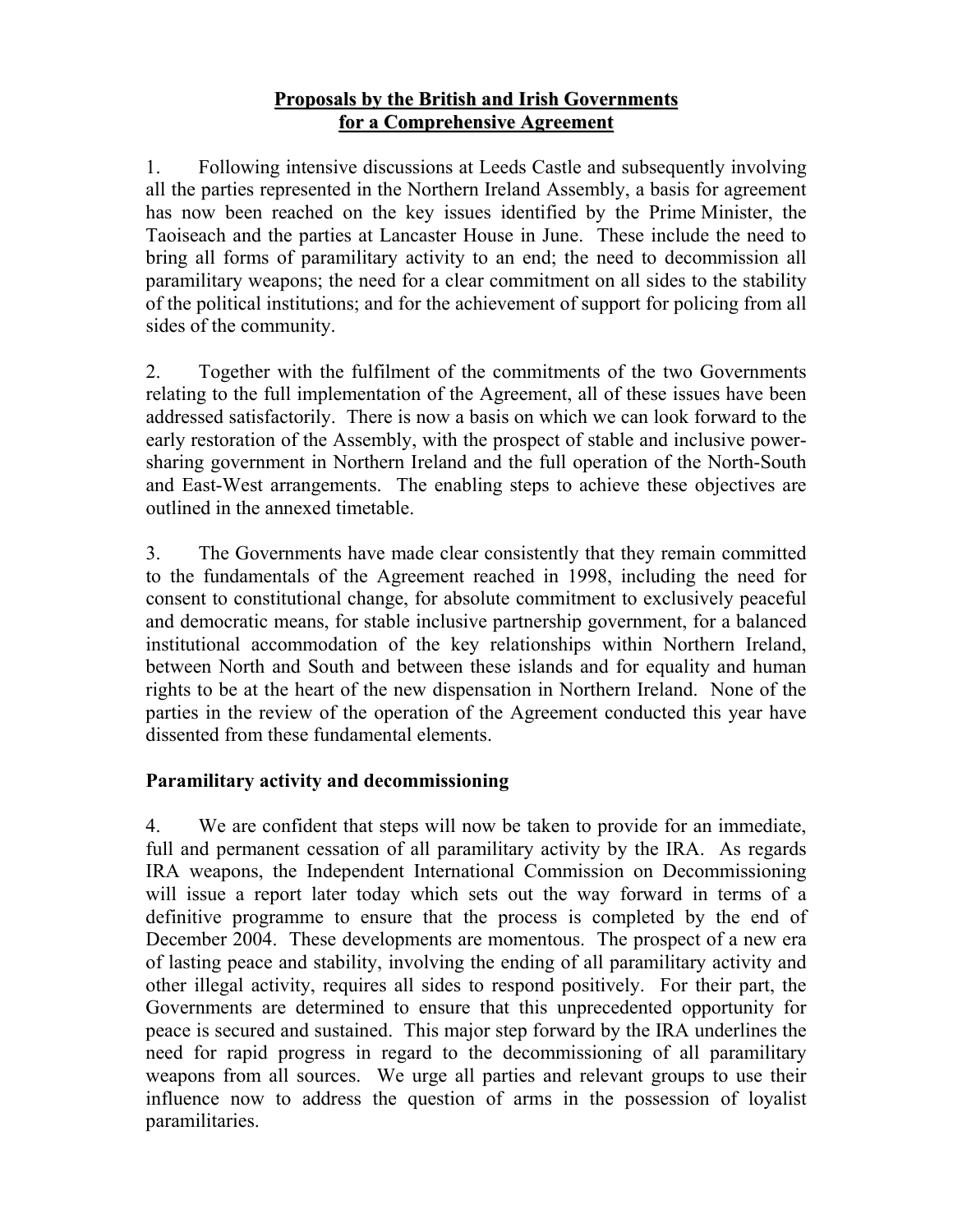# **Political Institutions**

5. The Governments and the parties have been anxious to see the earliest possible ending of the suspension of the Northern Ireland Institutions. In addition, based on the extensive discussions in the Review, the Governments have made an assessment of what changes to the operation of certain aspects of the Agreement would be broadly acceptable to the parties. Based on this assessment, the British Government will lift suspension in February 2005 once legislation has been introduced in the British Parliament to amend a number of aspects of the Northern Ireland Act 1998 and related legislation. This legislation will also provide for the removal of the power of suspension. This will enable the institutional changes outlined in the attached annex to come into effect before the formation of the new Executive.

6. To allow the parties to prepare adequately for the re-establishment of the political institutions, the British Government will also introduce legislation in December to allow the formation of a shadow Assembly. This shadow period will take effect on the completion of IRA decommissioning, at the beginning of January. Prior to this shadow period, following the IICD statement that the decommissioning process has commenced, it is envisaged that names of candidates for First and Deputy First Minister will be made public by the appropriate parties.

# **Policing and Justice**

7. There have been extensive discussions about prospects for extending support across all sections of the community for the new policing arrangements in Northern Ireland. On the basis of these discussions, including on the key related issue of the devolution of justice and policing, we have a strong expectation that this process of decision making by Sinn Féin will be undertaken quickly. If required, the British Government will make appropriate arrangements to facilitate Sinn Féin membership of the new Policing Board once this decision making process has concluded. The Governments expect that Sinn Féin will be in a position to join the Policing Board no later than the date on which the Bill enabling devolution of policing and justice is enacted.

8. The prospects for the devolution of responsibility for policing and justice will be influenced by the effective implementation of all the developments listed in this document. Against that background, the British Government will initiate discussions with the parties on the modalities of devolution as soon as the IICD has confirmed the completion of IRA decommissioning, with the aim of agreement by the time the Executive is established. On that basis the British Government will commit to introducing into Parliament by the summer of 2005 the legislation necessary to permit devolution to take place. Such legislation will come into force as soon as possible, once sufficient confidence exists across the community, as expressed in a cross-community vote in the Assembly, proposed by the First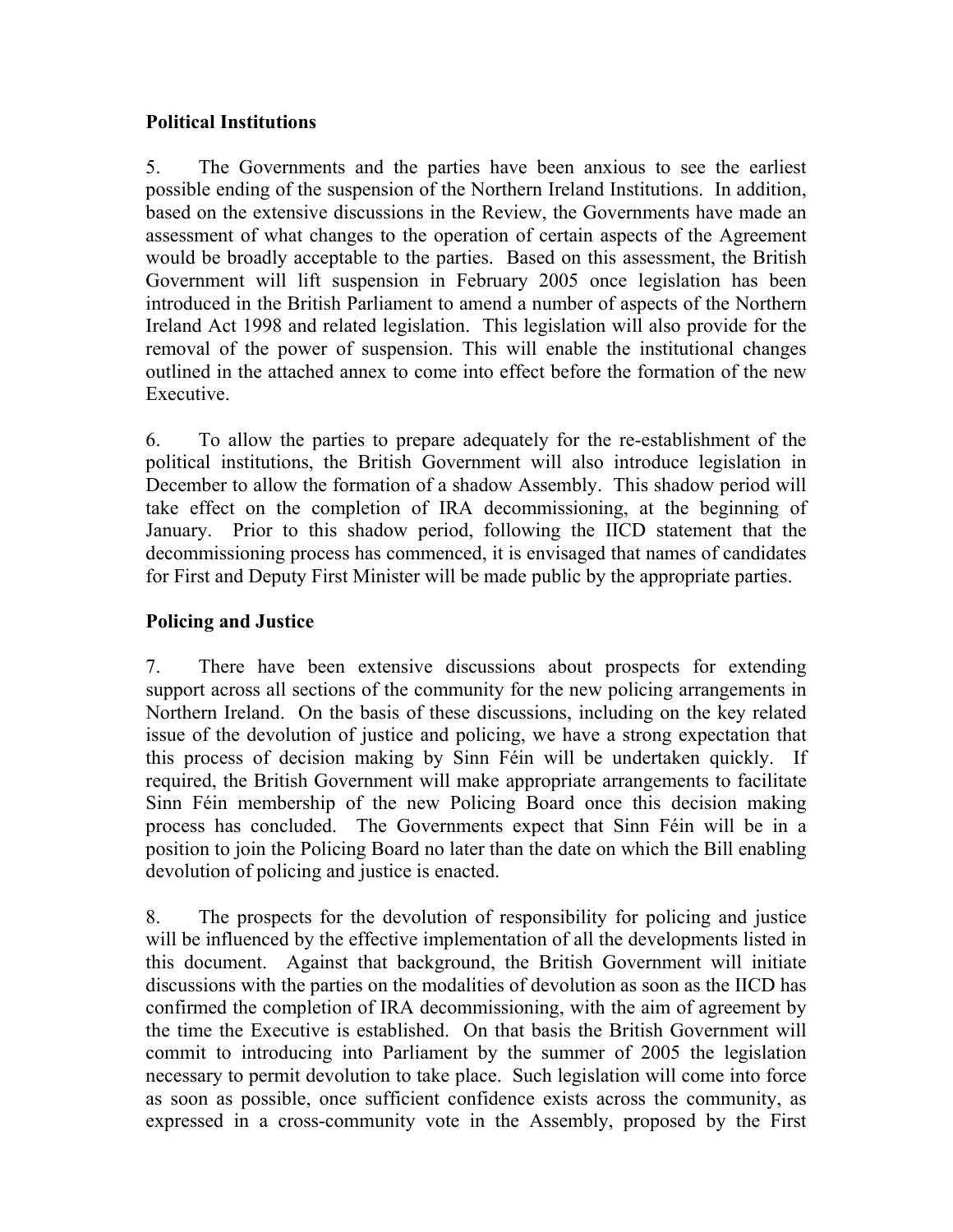Minister and Deputy First Minister. The British Government will work to promote the necessary confidence to allow such a vote to take place within two years.

# **Conclusion**

9. All this represents major progress towards our goal of securing peace and political stability in Northern Ireland. There is a great deal of work to do in implementing the various commitments referred to here. The Governments expect that all the parties involved will carry out their commitments in this agreement in good faith and will make every effort to build the confidence and trust necessary for a stable and lasting accommodation. In addition to the verification mechanisms outlined above, both Governments will keep implementation of the agreement under close scrutiny with a view to ensuring that each and all of the commitments are fully implemented and that any default is identified and challenged. The Governments are determined that default by any one of the parties to this agreement would not be allowed to hinder the progress made by others in good faith.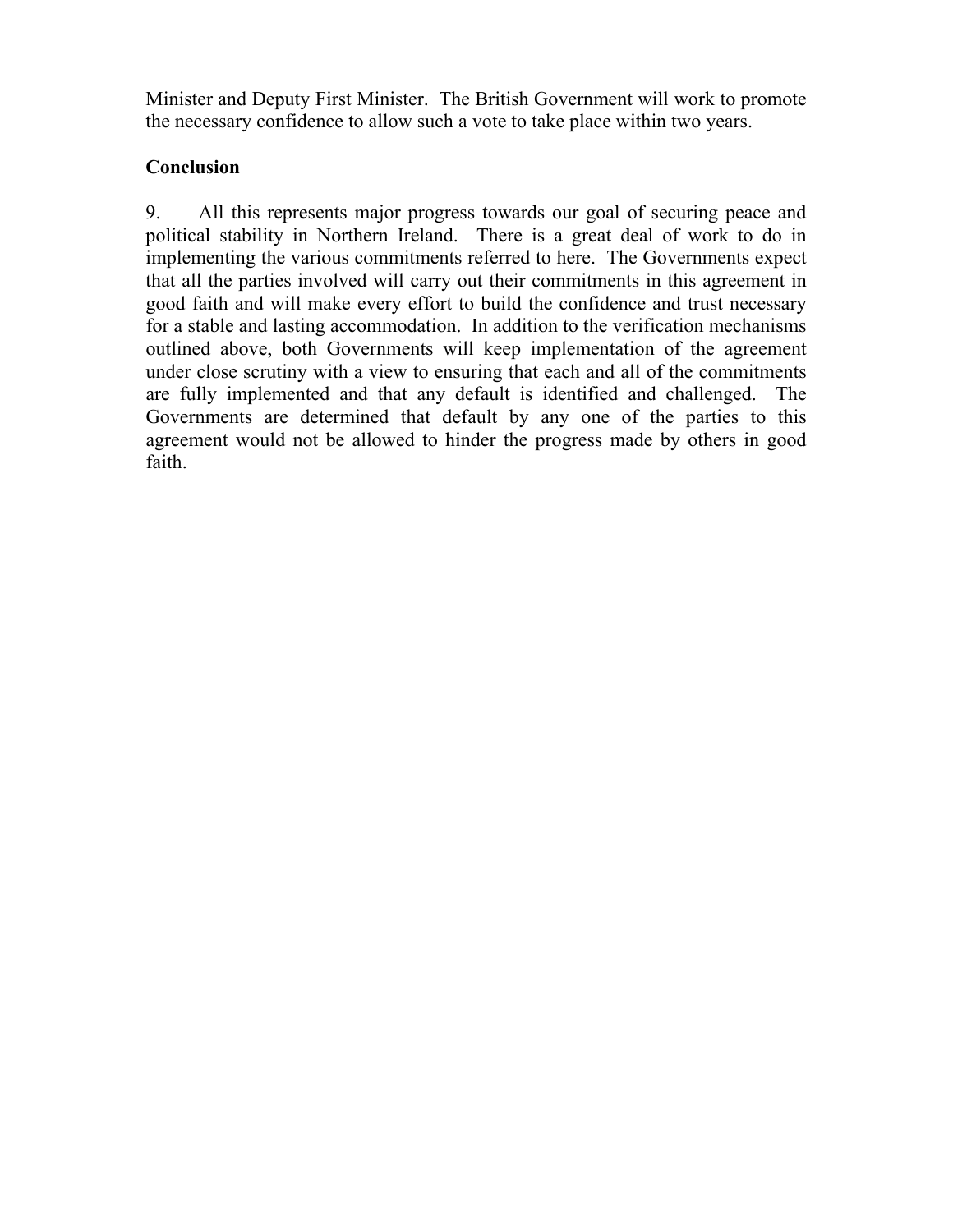# **ANNEX A**

#### **TIMETABLE**

The Agreement would unfold as follows:

#### **Tuesday 7 December**

 **by 18:00** DUP and Sinn Féin confirm their agreement to the Governments. IICD confirms to Governments that it can proceed on the basis of Annex D.

#### **Wednesday 8 December**

| $\div 09:00$ | Joint Government Statement issued.                     |
|--------------|--------------------------------------------------------|
| $\div 10:00$ | IRA Statement released (Attached C).                   |
| $\div$ 11:00 | IICD Statement released (Attached D).                  |
| $\div$ 12:00 | DUP Statement (Attached E).                            |
| $\div$ 13:00 | Sinn Féin Statement on policing released (Attached F). |
| $\div$ 14:30 | Prime Ministers hold press conference in Belfast.      |

#### **December**

- British Government announces legislative changes
- Emergency legislation to enable a Shadow Assembly
- IICD announces commencement of decommissioning process
- Secretary of State for Northern Ireland convenes meeting of all MLAs
- Secretary of State engages in consultations with parties and announces arrangements for an infrastructure investment seminar involving parties to be represented in the Executive
- Parties indicate who their candidates for FM/DFM will be
- Secretary of State further consults with parties and announces arrangements for an independently facilitated forum on a Bill of Rights for Northern Ireland including details of independent facilitator
- IICD report confirms 100% (end-month) of IRA arms decommissioned
- IMC Interim Report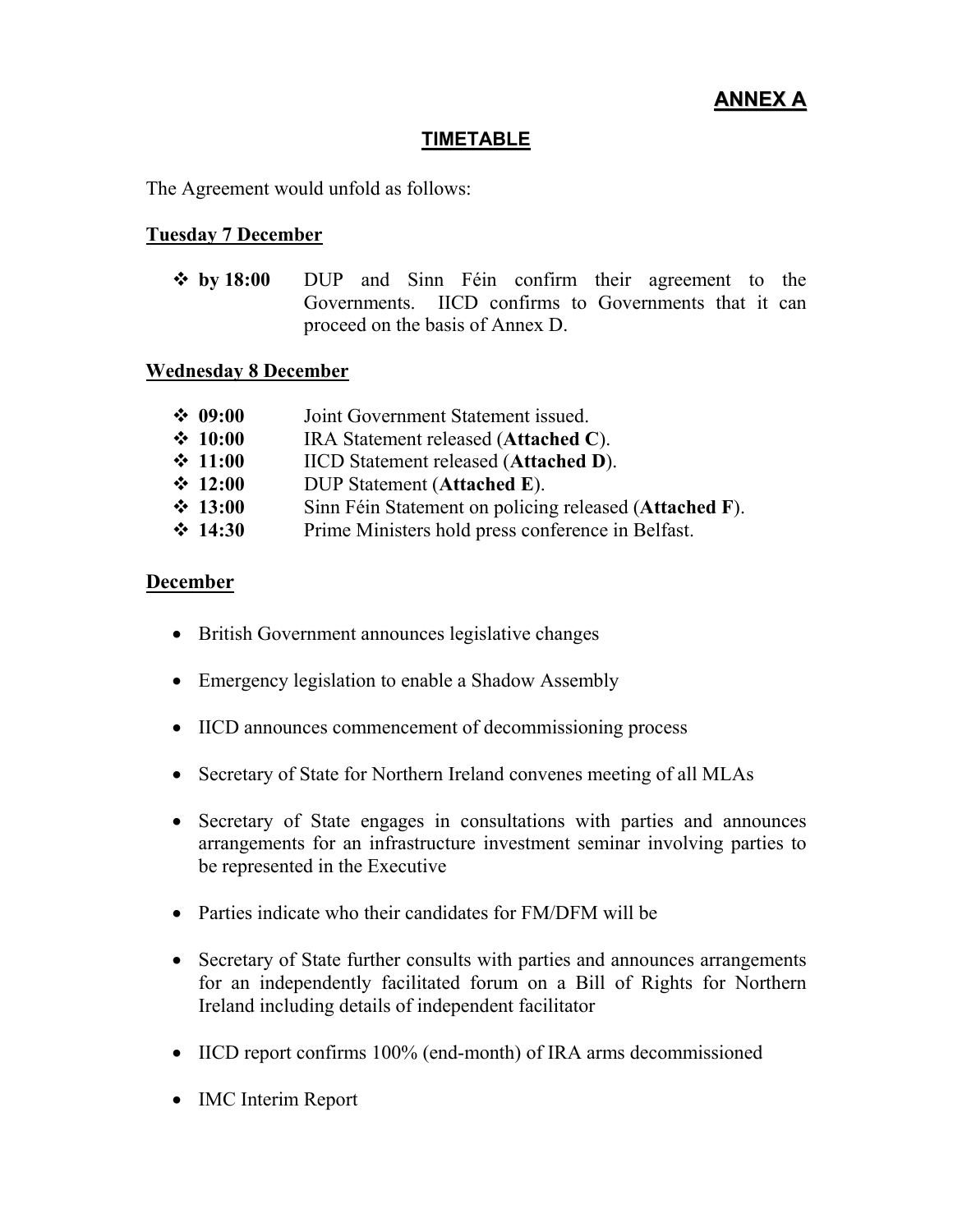#### **January**

- Shadow Assembly established
- Secretary of State for Northern Ireland arranges meetings with prospective First Minister and Deputy First Minister
- Establishment of shadow Assembly committees to consider modalities for devolution of Criminal Justice and Policing and preparations for government (including the draft Ministerial Code, draft Programme for Government and other preparatory issues needing discussion).
- Enactment of necessary legislation on Strands 1-3

#### **February**

- IMC report
- British Government lifts suspension
- Agreement reached on modalities for devolution of Criminal Justice and Policing

# **March**

- FM/DFM and Executive confirmed by the Assembly
- Plenary meeting of NSMC

# **Early Summer**

• Plenary meeting of BIC

British Government introduces legislation giving effect to devolution of criminal justice and policing. Legislation to come into effect once sufficient confidence has been established, as expressed in a cross-community vote in the Assembly, proposed by First and Deputy First Minister.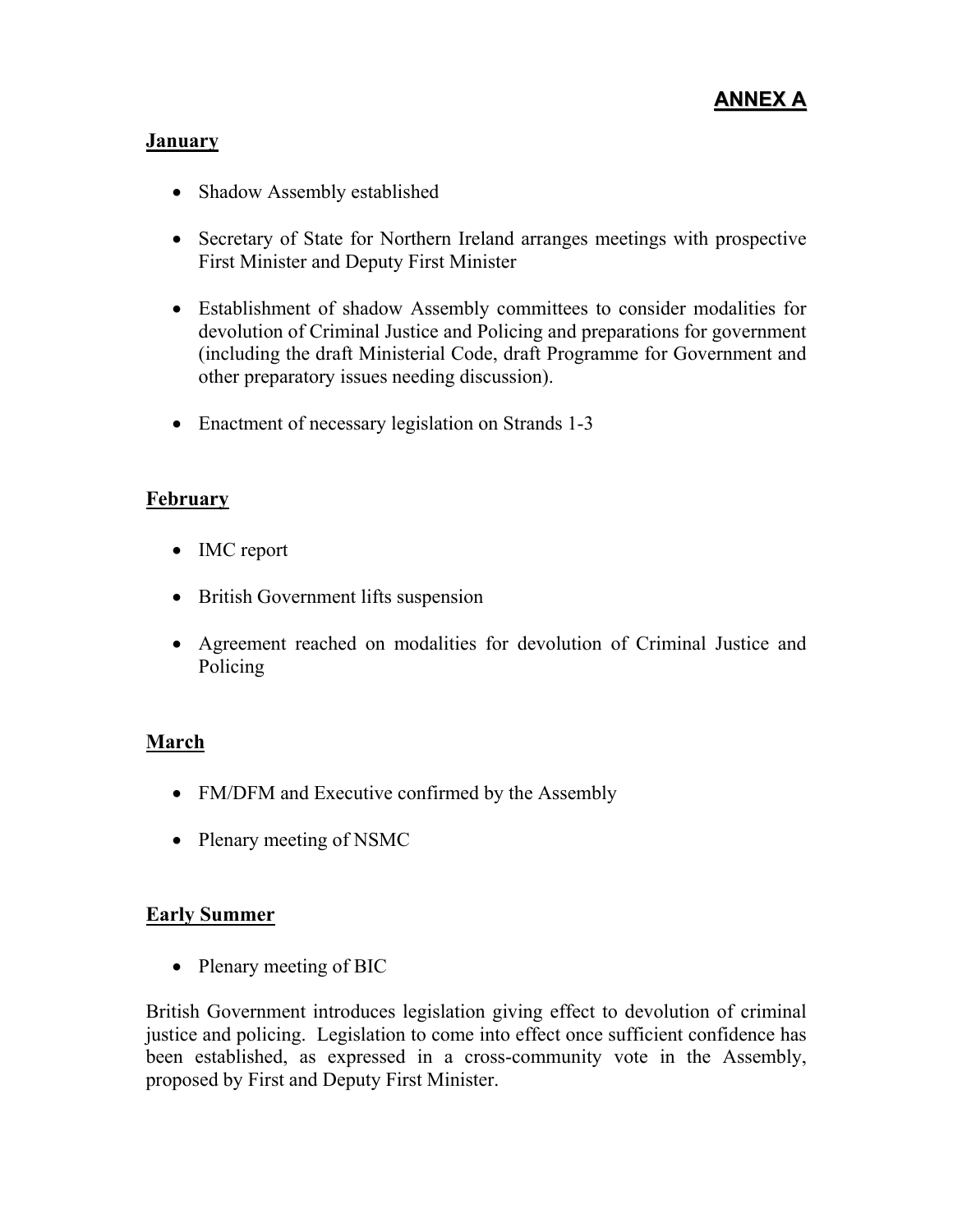# **Proposals by the British Government for changes in Strand One institutions following the review**

#### **Introduction**

- 1. **Enhancing collectivity and accountability.** There has been general agreement that underpinning collectivity and accountability is important. Key features of existing arrangements are:
	- The Executive must agree a draft Programme for Government and Budget, which must be approved by the Assembly on a crosscommunity vote.
	- In most cases legislative proposals that require Assembly approval derive from Ministerial decisions. Where a Petition of Concern is invoked in respect of such legislation, the Assembly's decision must be on the basis of a cross-community vote;
	- The Pledge of Office requires Ministers to act in accordance with Executive and Assembly decisions. In the case of the NSMC and BIC, this is an explicit statutory duty, as is the report to the Assembly which Ministers must make after such meetings;
	- The current ministerial code requires Ministers to bring to the Executive for consideration and agreement certain matters (including those cutting across ministerial responsibilities, requiring agreement on prioritisation or adoption of a common position, or having implications for the Programme for Government);
	- Committees of the Assembly have a right to summon and question Ministers on any aspect of their responsibilities.
	- It was also the practice in the former Executive that Ministers brought for consideration there all proposals for public consultation on significant issues, primary and secondary legislation, significant policy proposals and announcements and decisions which were likely to be controversial. Ministers also circulated all papers which it was proposed to table at NSMC/BIC meetings in advance to other Ministers to enable any matter of concern to be brought to an Executive meeting for consideration.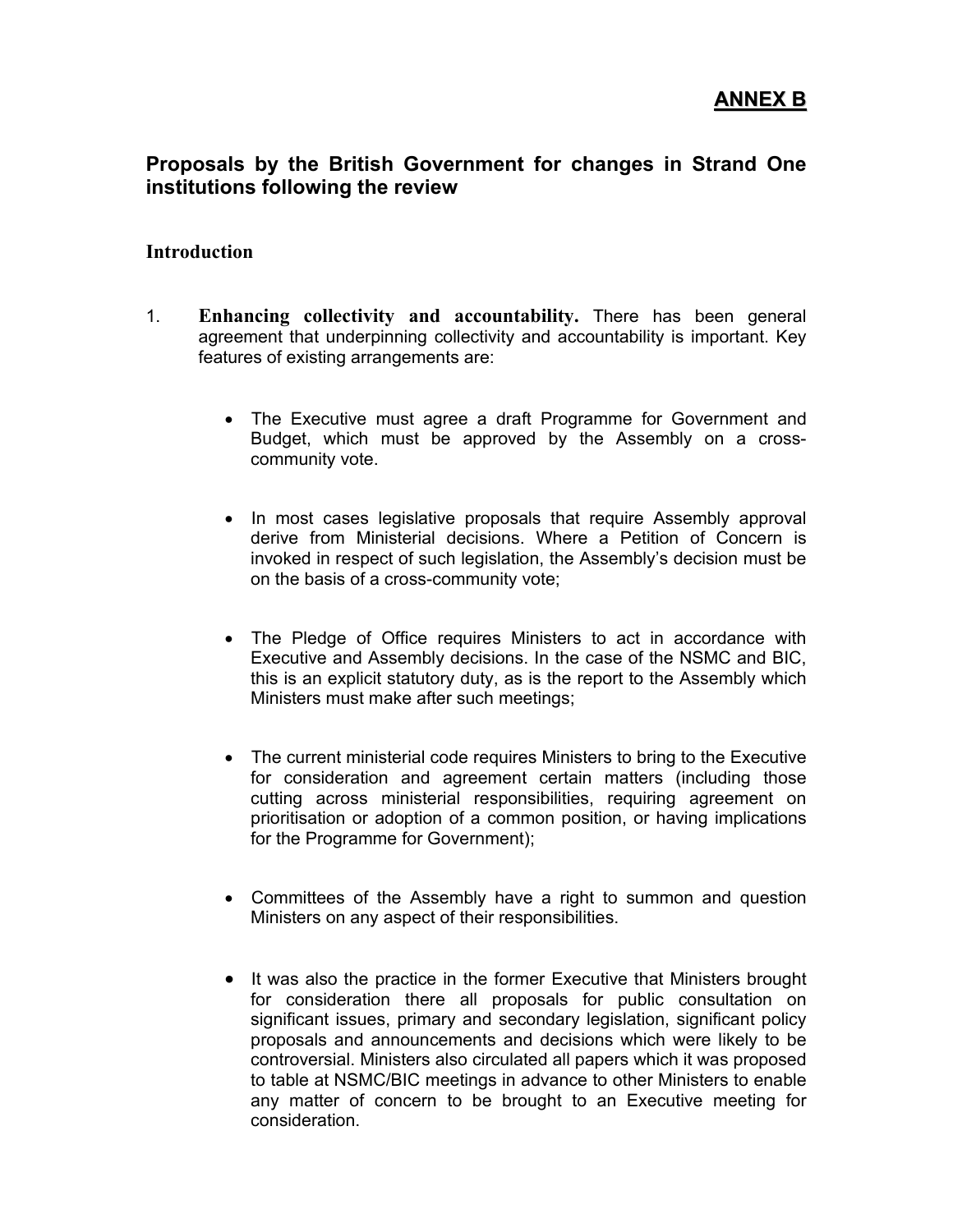#### **Proposals**

- 2. The following are proposals by the British Government, in the light of consideration in the review of Strand One issues.
- 3. **A statutory ministerial Code.** An amendment to the Northern Ireland Act 1998 would require there to be a ministerial Code, and place a duty upon Ministers (including junior Ministers), notwithstanding their executive authority in their areas of responsibility as defined in the Agreement, to act in accordance with the provisions on ministerial accountability of the Code. The Code would reflect a requirement for safeguards to ensure that all sections of the community could participate and work together successfully in the operation of these institutions and that all sections of the community were protected. There would be arrangements to ensure that, where a decision of the Executive could not be achieved by consensus and a vote was required, any three members of the Executive could require it to be taken on a crosscommunity basis.
- 4. The 1998 Act would be amended to require inclusion in the Code of agreed provisions in relation to ministerial accountability. Consistent with paragraphs 19 and 20 of the Agreement, this would provide for the Executive to be the forum for:
	- (i) the discussion of, and agreement on, issues which cut across the responsibilities of two or more Ministers, including in particular those that are the responsibility of the Minister of Finance and Personnel.
	- (ii) prioritising executive proposals;
	- (iii) prioritising legislative proposals;
	- (iv) recommending a common position where necessary for instance, on matters which concern the response of the Northern Ireland administration to external relationships;
	- (v) agreement each year on (and review as necessary of) a programme incorporating an agreed budget linked to policies and programmes (Programme for Government);
	- (vi) discussion of and agreement on any issue which is significant or controversial and is clearly outside the scope of the agreed Programme for Government or which the First Minister and Deputy First Minister agree should be brought to the Executive.
- 5. The new Code would be discussed by the parties and agreed by the Executive when formed. The First Minister and Deputy First Minister would propose the Code to the Assembly. It would have effect once endorsed by cross-community support there. Any amendments to the Code would require cross-community support in the Assembly.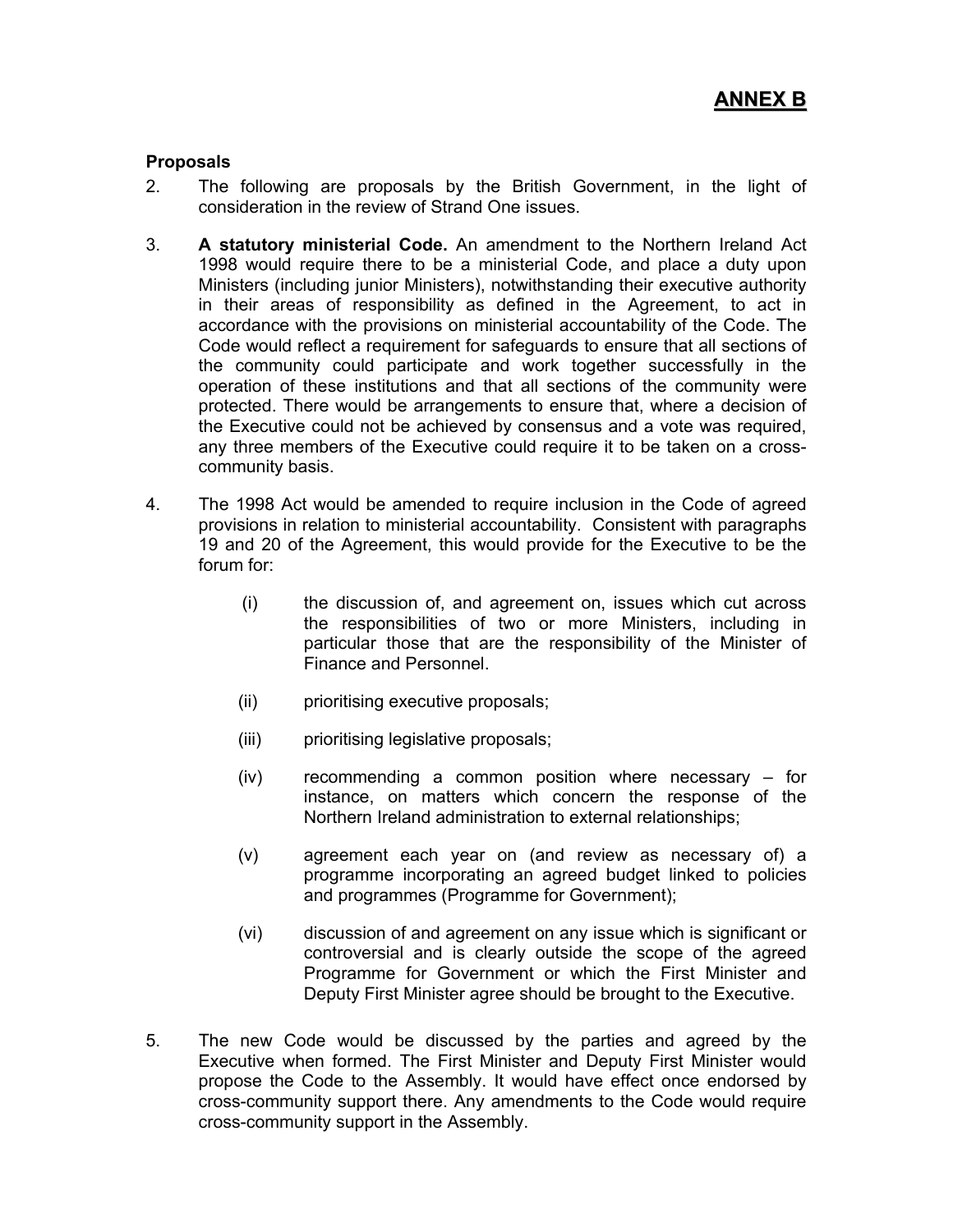- 6. **Assembly referrals for Executive review.** An amendment to the 1998 Act would provide for referrals from the Assembly to the Executive of important ministerial decisions. Thirty members of the Assembly might initiate such a referral, within seven days of a ministerial decision or notification of the decision where appropriate. Before he could pass the referral to the Executive, the Presiding Officer, following consultation with the parties in the Assembly, would be required to certify that it concerned an issue of public importance. The Executive would consider the issue within seven days. A second referral could not be made by the Assembly in respect of the same matter. Only matters covered by the Ministerial Code, as set out above, would require a collective decision by the Executive.
- 7. Reflecting the Pledge of Office, the 1998 Act would be amended to require a Minister to act in accordance with any relevant decisions of the Executive and/or Assembly.
- 8. **Amendments to the Pledge of Office.** The 1998 Act would be amended to include a requirement in the Pledge of Office that Ministers would participate fully in the Executive and NSMC/BIC, and would observe the joint nature of the office of First Minister and Deputy First Minister.
- 9. **Assembly approval of Ministers in the Executive.** An amendment would be made to the 1998 Act on appointment of Ministers in the Executive. The Nominating Officer of the largest party in the largest designation in the Assembly would first make a nomination to the Assembly Presiding Officer for the post of First Minister. The Nominating Officer of the largest party in the second largest designation in the Assembly would similarly nominate for the post of Deputy First Minister. The d'Hondt procedure would then run, as already set out in the 1998 Act, to fill the Ministerial posts in the Executive. The Presiding Officer would put to the Assembly an Executive Declaration listing the entire resulting Executive (FM, DFM and Ministers). The Executive Declaration would require approval by the 50:50:50 criterion. In order to uphold the right of every party, so entitled by its electoral strength, to nominate an MLA of its choice for ministerial office, only one Executive Declaration could be tabled by the Presiding Officer. If approval was not achieved within six weeks from the date on which the Assembly first met, there would, as under the present procedures, be a new Assembly election. No minister would be allowed to remain in the Executive if he or she had not voted in favour of the Executive Declaration, and if the nominating officer of his or her party did not nominate another MLA who had done so, d'Hondt would be re-run excluding that party. Where a vacancy arose later in the office of the FM or DFM, the nominating officers of the parties entitled to nominate as above for the two offices would do so, following which the Presiding Officer would put to the Assembly a partial Executive Declaration, for approval by the 50:50:50 criterion. Where a vacancy arose in another ministerial office, it would be filled as at present. It will be a matter for the standing Institutional Review Committee referred to in paragraph 12 to consider whether the new procedures should continue beyond the life of the present Assembly.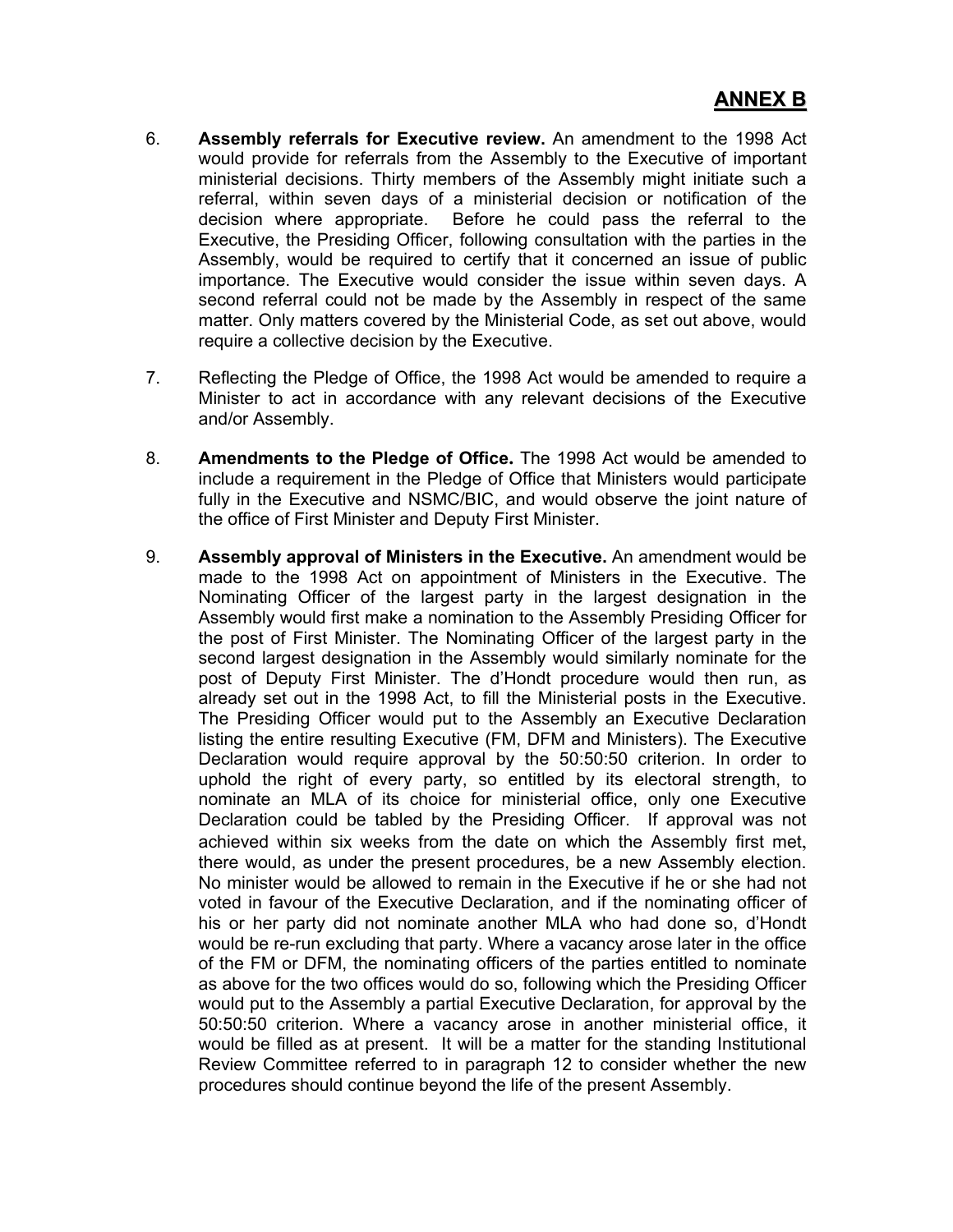- 10. **Functions of Office of First Minister and Deputy First Minister.** The First Minister and Deputy First Minister would reach agreement as to whether any functions of the current OFMDFM should be transferred to other departments, and would put proposals to the Executive and Assembly accordingly.
- 11. **Committee of the Centre.** An amendment to the 1998 Act would provide for the existing Assembly Committee of the Centre to be placed on a statutory footing like that of other departmental scrutiny committees.

#### 12. **Reviews.**

- An amendment to the 1998 Act would provide for the Assembly to appoint a standing Institutional Review Committee, to examine the operational aspects of the Strand One institutions. Matters to be reviewed in this way would be agreed among the parties. The Committee's reports would be considered by the Executive and Assembly, and, where agreed changes required legislative steps outside the scope of the devolved institutions, by the British Government in consultation as appropriate with the Irish Government.
- The First Minister and Deputy First Minister would appoint an Efficiency **Review Panel**, to examine efficiency and value for money of aspects of the Strand One institutions. The FM/DFM would put to the Assembly for approval proposals for the panel's remit, which might include the size of the Assembly and the departmental structure. The Panel would take into account as appropriate the work of the Review of Public Administration. The Panel's report would be considered by the Executive and Assembly, and, where agreed changes required legislative steps outside the scope of the devolved institutions, by the British Government in consultation as appropriate with the Irish Government.
- 13. **Repeal of the Northern Ireland Act 2000.** In accordance with the Government's earlier commitments in the context of acts of completion, it would propose to Parliament the repeal of the 2000 Act, which provides for suspension.
- 14. **Community designation**. An amendment to the 1998 Act would provide that an Assembly Member would not be able to change community designation for the whole of an Assembly term from that expressed at the time of nomination for election, except in the case of a change of membership of political party.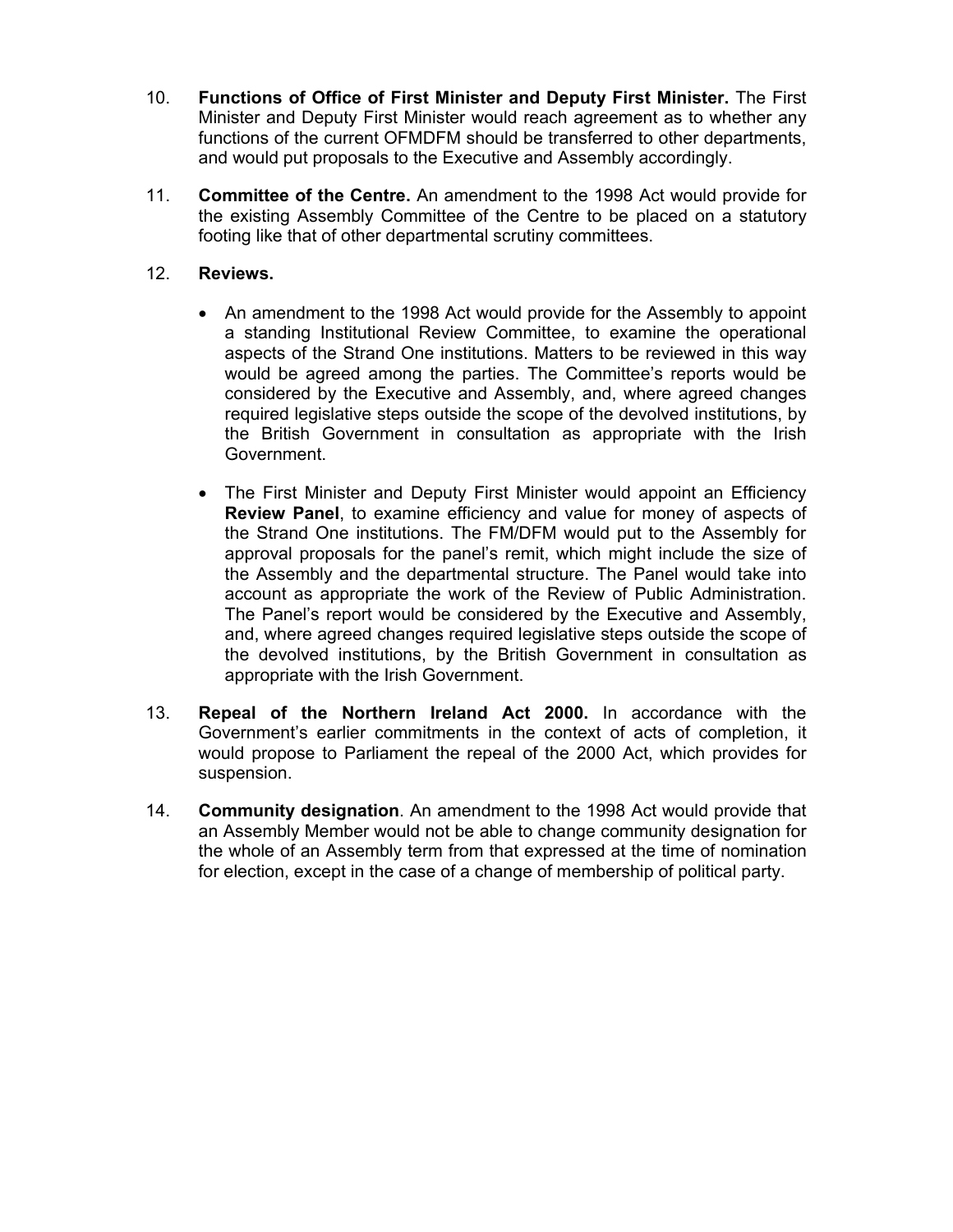# **Proposals by the British and Irish Governments for changes in Strands Two and Three institutions following the review**

The following are proposals by the British and Irish Governments, following consideration in the review of Strands Two and Three issues.

- 1. **Executive role in preparation for NSMC and BIC meetings.** The amendment to the Northern Ireland Act 1998 on a ministerial Code, described in the British Government's Strand One proposals, would bear on Executive proceedings relating to the North-South Ministerial Council and British-Irish Council.
- 2. The Code would provide that draft NSMC and BIC decision papers would be circulated to all Executive members within a period (to be decided by the Executive) in advance of a scheduled NSMC or BIC meeting. Any member of the Executive would have the right to seek an Executive discussion on such a paper. Notwithstanding the lead Minister's executive authority in his/her area of responsibility as defined in the Agreement, where the Code provided that certain matters should be considered/agreed in the Executive Committee (see paragraphs 3 to 5 of the British Government's Strand One proposals), this would apply to any draft NSMC/BIC decision papers falling within those agreed provisions.
- 3. **Attendance at NSMC and BIC.** Amendments to the 1998 Act would provide for a minister with lead departmental interest in an issue under consideration at an NSMC/BIC meeting to be entitled to attend (with a power for a minister so entitled, by consent, to arrange for another minister attending to discharge his/her responsibilities), and a power for the FM/DFM to adjudicate where a Minister's lead departmental interest was disputed. There would also be a statutory obligation on FM/DFM to nominate for attendance at NSMC/BIC a replacement for a lead Minister if that Minister was not proposing to attend the meeting in question, and had not arranged for a replacement Minister to discharge his/her responsibilities. There would be a statutory power for the FM/DFM to require such relevant information from the lead department as would be necessary for the NSMC/BIC meeting in question. Finally, reflecting the existing requirement for representation of the Executive on a cross-community basis at meetings of the NSMC/BIC, there would be a statutory obligation on the FM/DFM to nominate the other Minister whose presence is necessary to fulfil that requirement.
- 4. **NSMC/BIC agendas.** The relevant legislation would be amended as necessary to make clear that where a matter on the agenda for a meeting of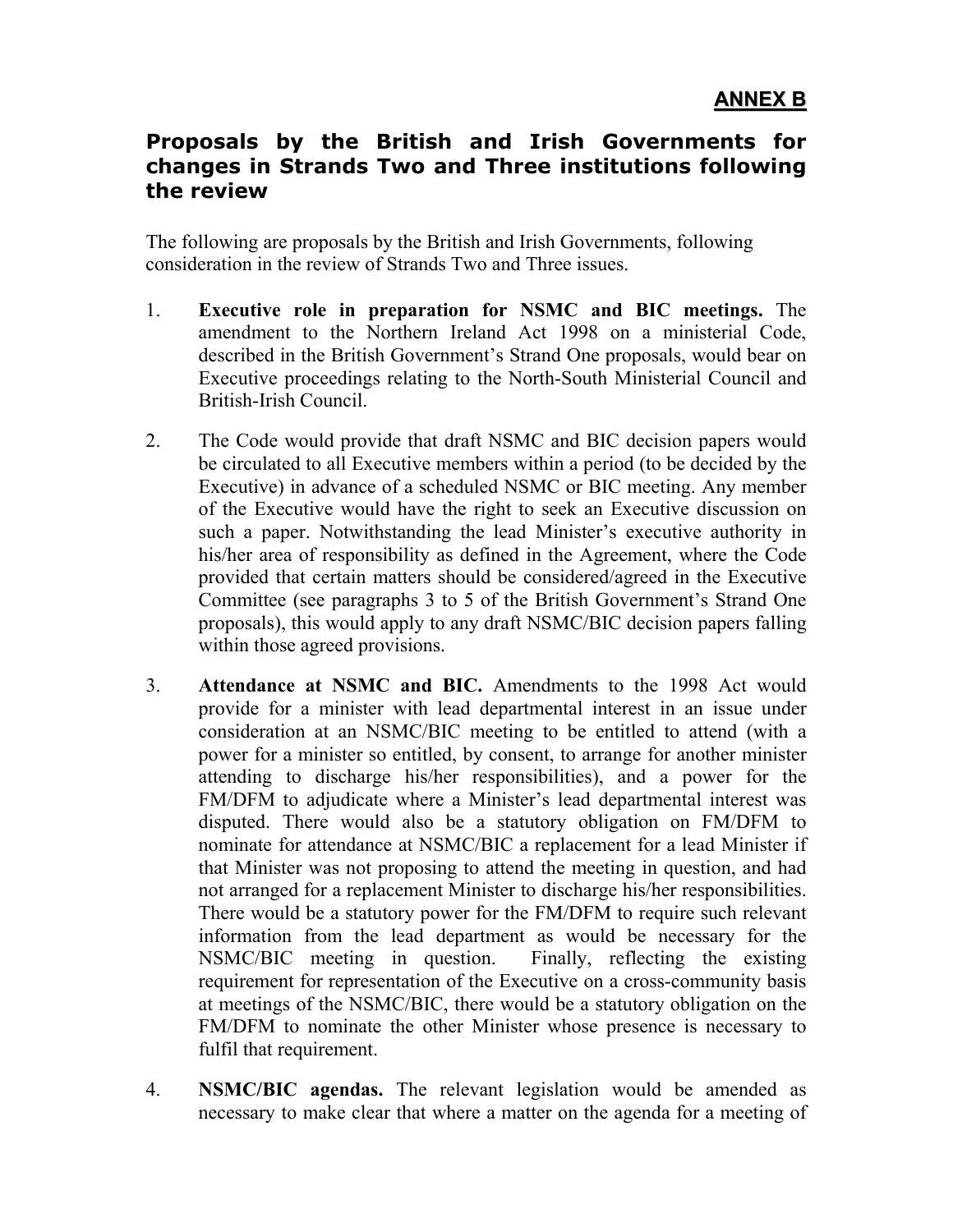the NSMC or BIC was one outside the responsibilities of a Minister due to attend, because it was outside his or her departmental responsibilities and not covered by a transfer of authority from another Minister, it would be subject to a decision of the Assembly.

- 5. **Review.** The Northern Ireland Executive and Irish Government, under the auspices of the NSMC, would appoint a Review Group to examine objectively (1) the efficiency and value for money of existing implementation bodies and (2) the case for additional bodies and areas of co-operation within the NSMC where mutual benefit would be derived. The Group would also input into the work commissioned by the NSMC in June 2002 on the identification of a suitable substitute for the proposed Lights Agency of the Foyle, Carlingford and Irish Lights Commission. The Group would report with recommendations to the NSMC. Any changes to the existing arrangements would require the specific endorsement of the Assembly and Oireachtas. In the meantime, the NSMC would continue to oversee the ongoing work of the Implementation Bodies and work in the areas of co-operation.
- 6. **Assembly/Oireachtas scrutiny of implementation bodies.** Chairs and Chief Executives of North/South bodies, when called upon and at least yearly, would appear before relevant Assembly Committees. There is provision in the South for similar arrangements in relation to the Oireachtas.
- 7. **North-South Parliamentary Forum.** The Northern Ireland Executive would encourage the parties in the Assembly to establish a North-South parliamentary forum bringing together equal numbers from the Oireachtas and the Assembly, and operating on an inclusive basis.
- 8. **Independent Consultative Forum.** The Northern Ireland Executive would support the establishment of an independent North/South consultative forum appointed by the two Administrations and representative of civil society.
- 9. **Secretariat of British-Irish Council.** Following consultation with its other members, and with a view to giving further impetus to its work, the two Governments would facilitate the establishment of a standing secretariat for the British-Irish Council, if members agree.
- 10. **East-West Interparliamentary Framework.** Following appropriate consultation with the British-Irish Interparliamentary Body, the two Governments would encourage the Oireachtas, the British Parliament and the relevant elected institutions to approve an East-West Interparliamentary Framework which would embrace all their interests. The framework would operate on an inclusive basis.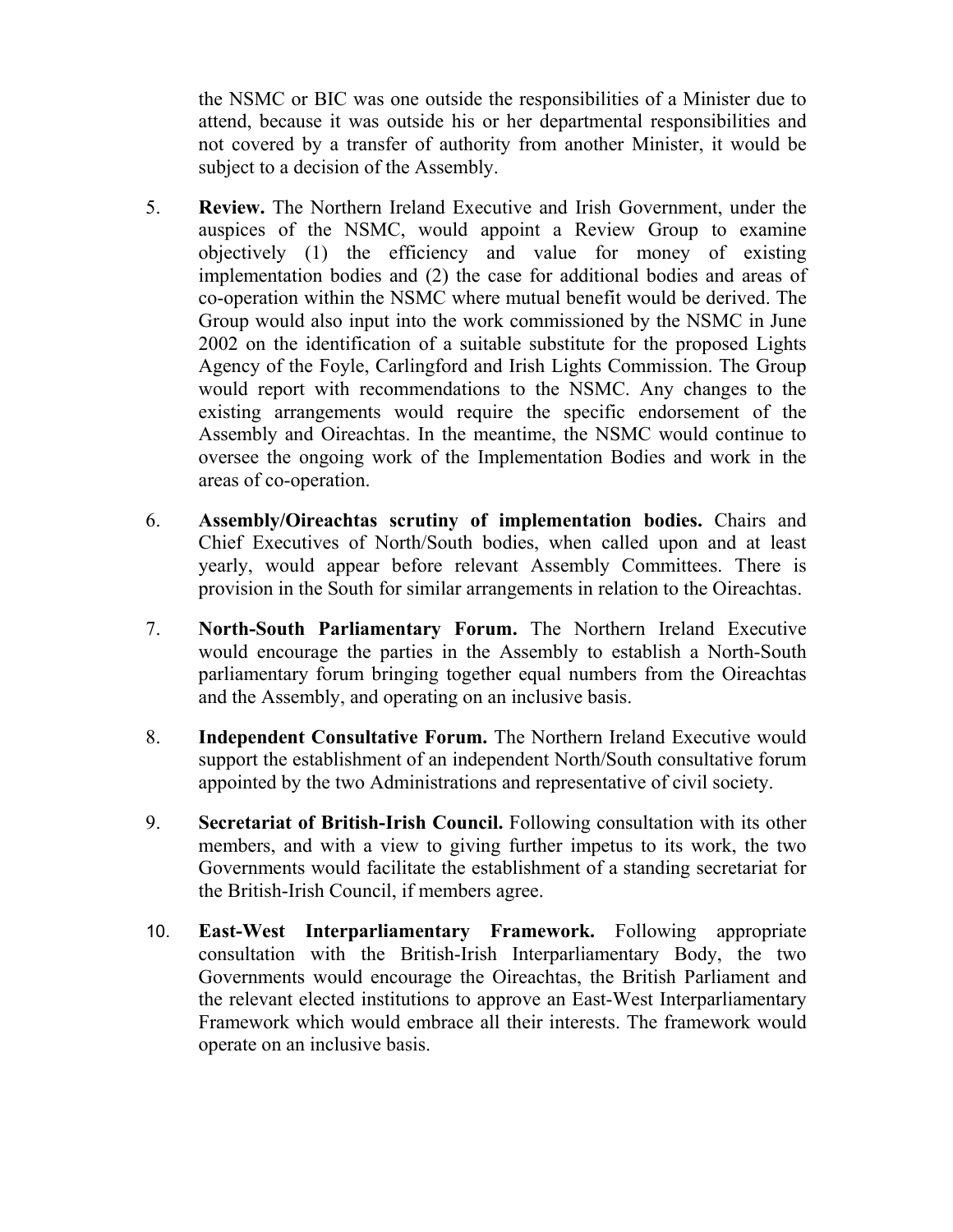#### **ANNEX C**

#### **STATEMENT**

- 1. Against the background of the ongoing and protracted IRA cessations, the leadership of Óglaigh na hÉireann has periodically asserted the view that the political responsibility for advancing the political situation rests with the two Governments, especially the British Government and the political parties.
- 2. A comprehensive agreement between the two Governments and the political parties to achieve a just and lasting peace has been secured. We welcome that.
- 3. The full and speedy implementation of the comprehensive agreement now achieved, as all sides, including the two Governments, are now pledged to do, will, by removing the causes of conflict, allow Unionists and Republicans to pursue our political objectives peacefully and as equals. The future of the people of this island must be one in which the rights, identity, culture and contribution of everyone including Unionists is fully respected.
- 4. The IRA leadership is determined to support this comprehensive agreement. The all-Ireland nature and implementation on an enduring basis of this agreement by the democratically elected representatives of the Irish people enables us all to take political objectives forward by peaceful and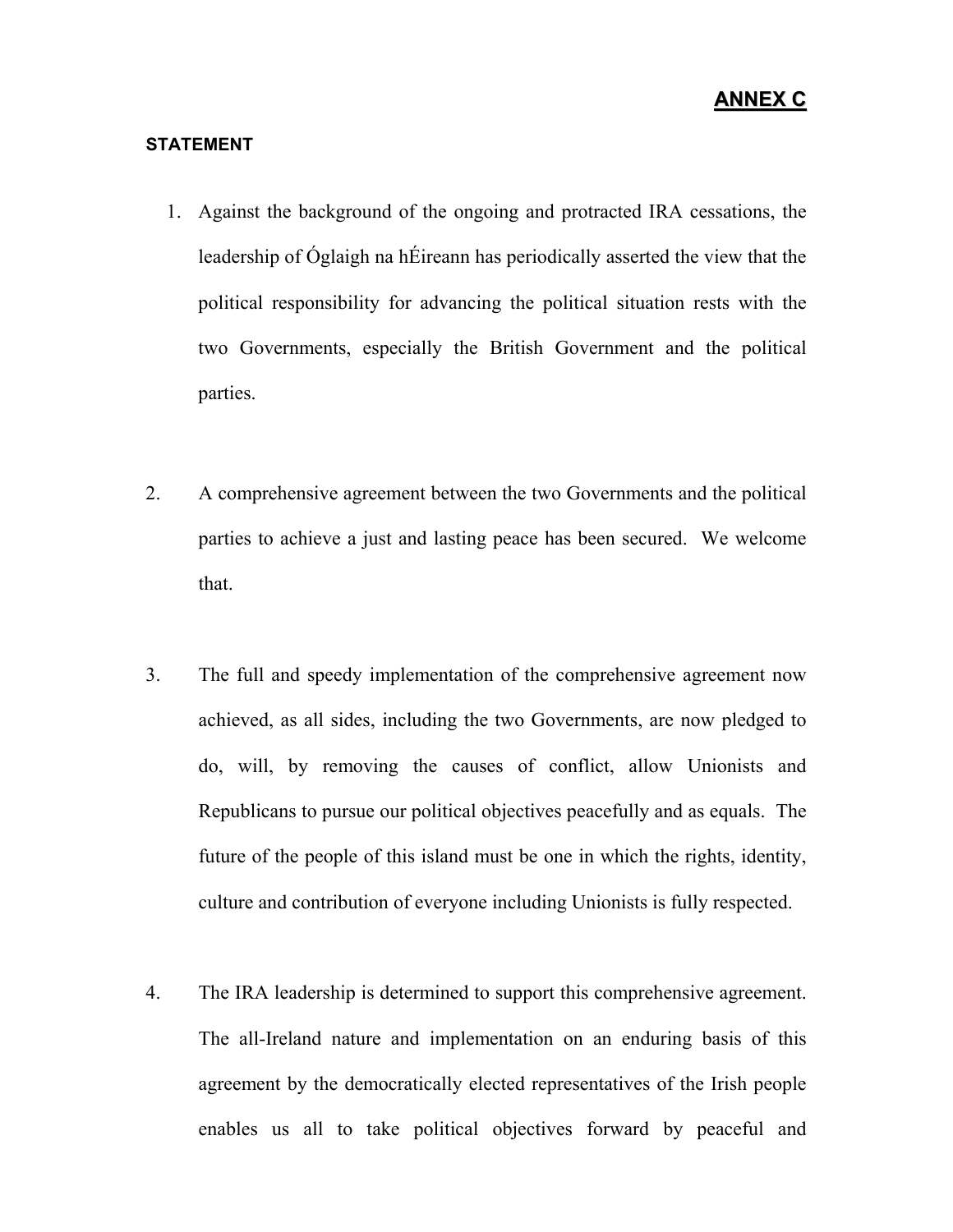democratic means. This creates the conditions for the IRA to move into a new mode that reflects its determination to see the transition to a totally peaceful society brought to a successful conclusion. Consistent with this and recognising the need to uphold and not to endanger anyone's personal rights and safety, all IRA volunteers have been given specific instructions not to engage in any activity which might thereby endanger the new agreement.

5. We have also made it clear that the IRA leadership will, in this new context, conclude the process to completely and verifiably put all its arms beyond use. Accordingly the IRA leadership has agreed with the IICD to complete this process in a way which further enhances public confidence and to conclude this by the end of December.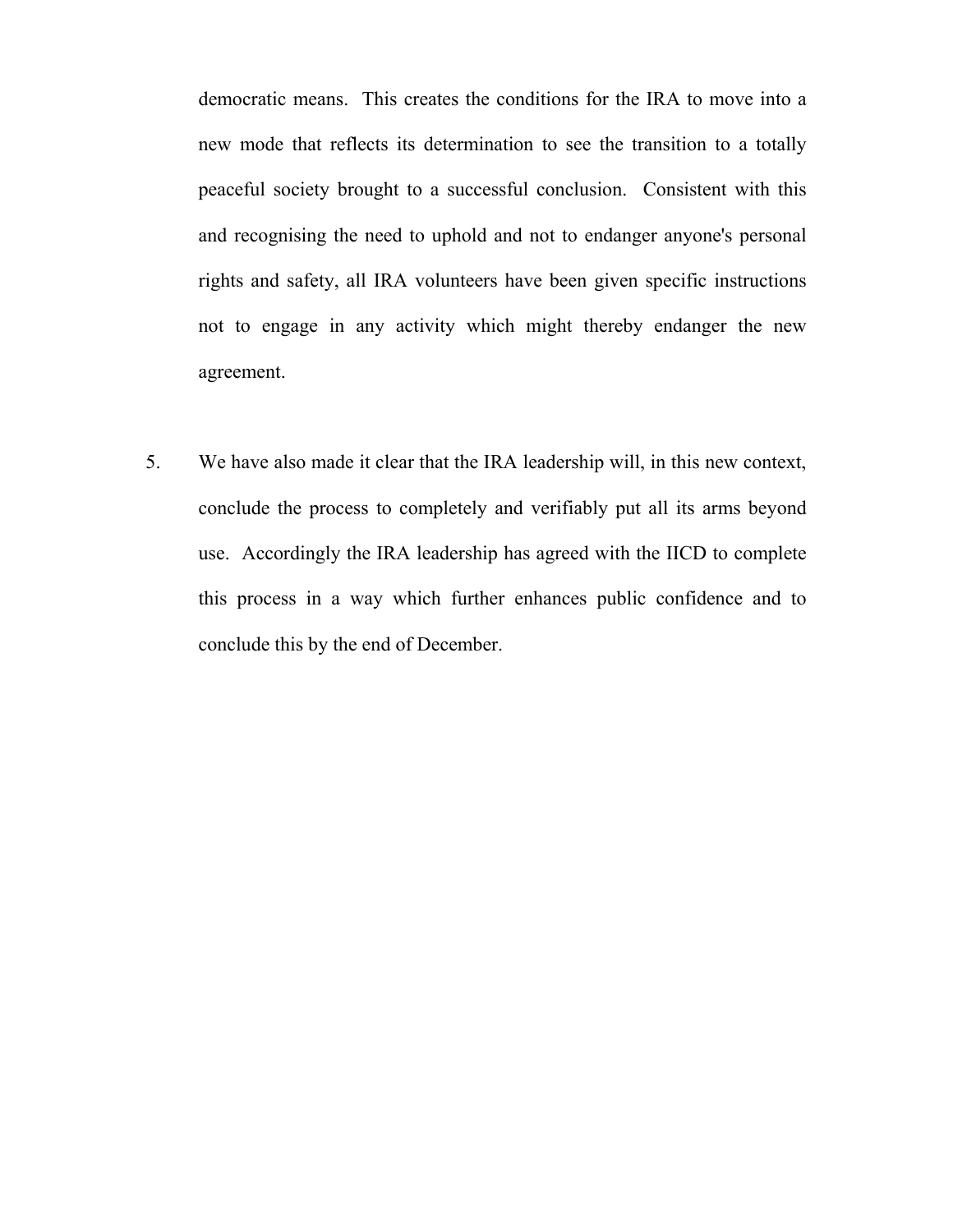# **ANNEX D**

#### **Elements for an IICD Statement**

1. We have had further meetings with the IRA representative and have agreed arrangements which will see all IRA arms put beyond use by the end of December 2004. We have had up-to-date assessments from British and Irish security sources of IRA arms holdings to assist us in that regard.

2. It is our intention to issue further reports in relation to IRA arms: a statement on the commencement of the decommissioning process and a final report at the end of December, when the process of putting IRA arms beyond use is complete. The significance of such an agreement will be unparalleled.

3. The Commission has pursued the agreed remit given to us in strict adherence to the legislative terms which govern our existence and activities. The independence and integrity of the IICD are central and indispensable elements of the decommissioning process. We continue to believe that a report by the IICD marking the successful completion of our task in respect of IRA arms is the most effective way to enhancing public confidence.

4. We are aware, however, that some have argued that more is required in respect of the transparency of the decommissioning process. On the basis of our recent contacts with the IRA representative, we are satisfied that this will form part of our two further reports. The IRA representative has indicated that, in response to our request to agree mechanisms which would enhance public confidence in the decommissioning process, additional arrangements will be put in place. These will include the presence as observers during the process of two clergymen nominated by the two Governments following appropriate consultation. These witnesses will be able to make public statements to the following effect on publication of the final IICD Report in December:

- (a) that they themselves have attended each decommissioning event that has taken place since their appointment as independent witnesses;
- (b) that the inventory compiled by the IICD is a true reflection of what was decommissioned.

5. In addition, the IRA representative has told us that the IRA will have photographs of the weapons and materiel involved taken by the IICD, in the presence of the independent observers. These photographs will be shown by the IICD to the two Governments and the parties at the time of the final report on IRA decommissioning and will be published at the time the Executive is established.

6. We now look forward to progress in decommissioning the weapons held by other groups.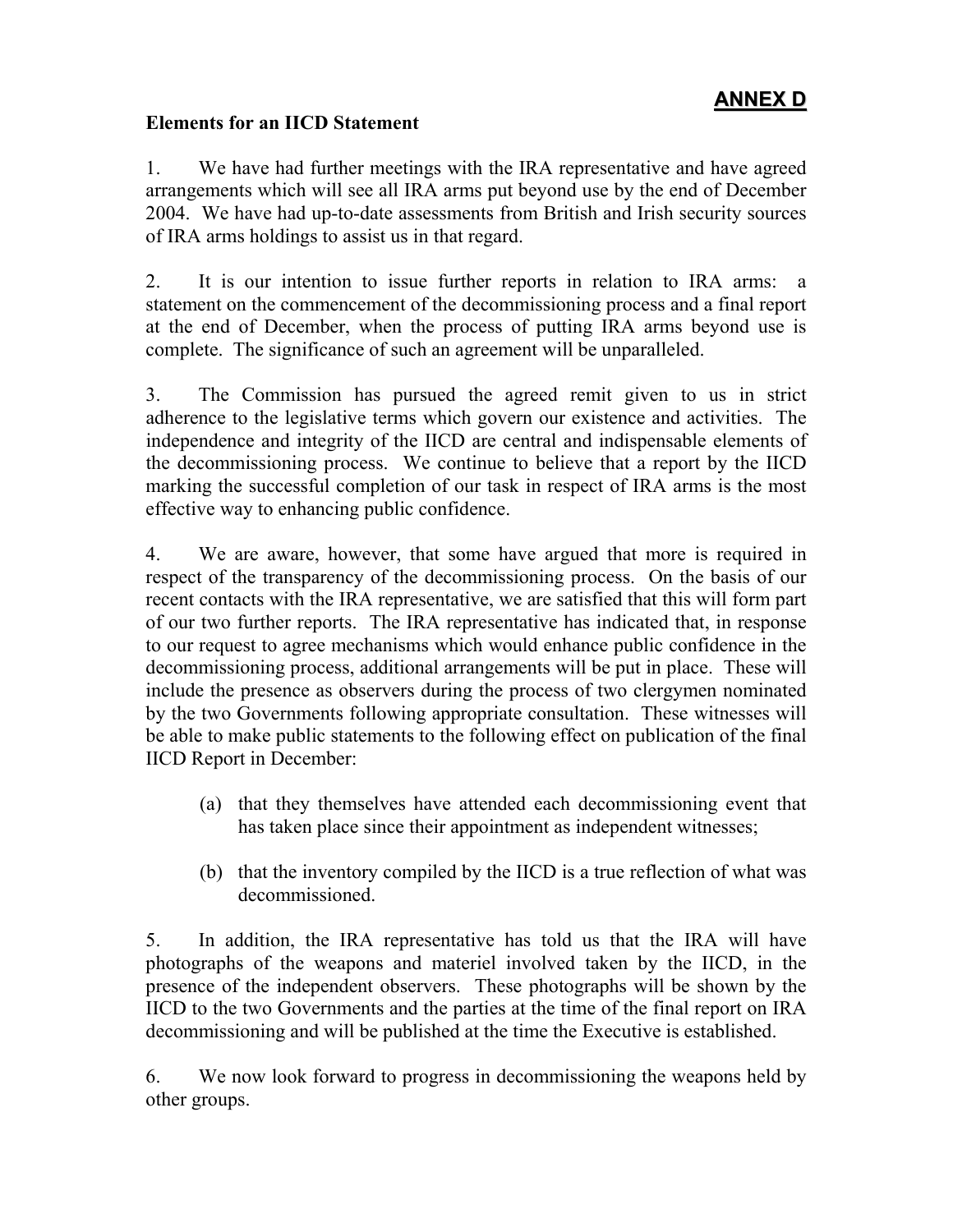#### **DUP Statement:**

- (1) We welcome the new agreement and we believe that it significantly benefits the whole community and we commend it, if implemented faithfully and fully, to all those who support us and all others who want a peaceful and democratic solution within the United Kingdom to our ageold conflict.
- (2) During the Assembly election campaign we published policy papers and in our manifesto we set out seven Principles and seven Tests which would govern our negotiating stance. We outlined the nature of an agreement we could accept and which we believed the unionist community could support. We furthermore chose to set the agreement in a context that would ensure it was fair to all. We believe our position in the talks and the outcome of the negotiations has been completely consistent with these mandated policies, principles and tests.
- (3) The outworking of this new agreement has the capacity to transform our society. The settlement, if fulfilled in its entirety, can deal definitively and conclusively with the issues of IRA weapons and all its paramilitary and other illegal activity. It will be in this setting that the DUP will engage with and work, in an inclusive executive.
- (4) Following confirmation in reports from the IMC and the IICD, that IRA paramilitary activity of all kinds has ended we will operate and participate, in all the new arrangements. This is consistent with our mandate. In this context we intend to work together in constructive partnership with all parties in the Assembly, for the benefit of the whole community in Northern Ireland.
- (5) We urge paramilitary groups within the unionist community, in the light of moves by the Provisional IRA, to engage positively with the IICD to remove all illegal weapons from our society and end all paramilitary and criminal activity.
- (6) The DUP is a devolutionist party and wants to see policing and justice powers devolved just as soon as conditions permit. These matters affect the lives and liberties of all our citizens and must be handled with great sensitivity. There is a recognition that policing and justice functions should be devolved just as soon as the community confidence exists. We will dedicate ourselves to reach agreement on how such powers could be exercised.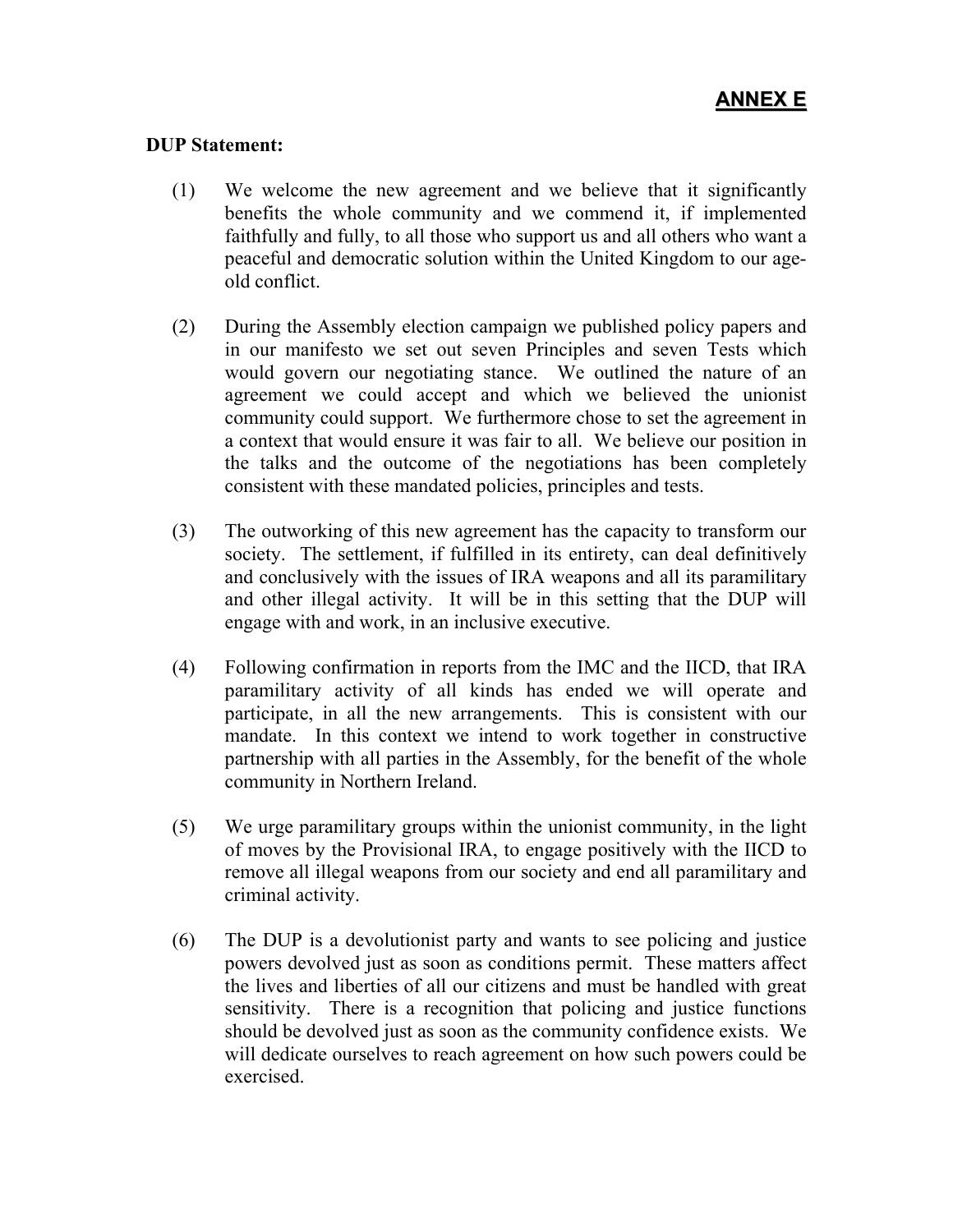We will join with the other parties in intensive discussions on the devolution of criminal justice and policing in a committee of the Shadow Assembly immediately after the IICD confirms the completion of IRA decommissioning, with a view to agreement on modalities, if at all possible, by the time the Executive is established. Following the passage of the necessary legislation at Westminster we will use our best efforts to contribute towards building the community confidence which would be necessary to allow the Assembly to receive the new powers within the timescale envisaged by the British Government. This necessary confidence will be expressed through a cross-community vote in the Assembly, proposed by the First Minister and Deputy First Minister.

- (7) We judge that the key to success is the stability, accountability, effectiveness and efficiency of the structures and institutions. All these matters have been taken into account in the new agreement we have reached.
- (8) The DUP see it as imperative that the repeated suspensions that dogged the life of the Belfast Agreement and its institutions are a thing of the past and we are looking towards the uninterrupted operation of stable democratic structures. This new agreement depends on all parties honouring each and every obligation – we will meet our commitments in each Strand and in every other respect, and, to succeed, others must meet their obligations.
- (9) This community has been deeply divided and has suffered much in social and economic terms from the prolonged conflict. There is much to be done to create a society in which there is respect for the rights and equality of all our citizens and in which mutual trust can grow. There is a need to build a calm regard for our distinct and sometimes conflicting cultural traditions and to respect the diversity of our people.
- (10) Inter-community conflict still exists and people are being displaced from, and attacked in, their homes and districts, particularly along the boundaries of the interface areas. We want to see action taken to tackle all sectarianism, racism and intolerance and seek agreement on a Bill of Rights for Northern Ireland. We trust other parties will join us in this endeavour.
- (11) We will work with the government and with others to prepare a financial package which can assist in the revitalisation of Northern Ireland's infrastructure and employment opportunities. Such a package should include a fund which has an emphasis on the needs of areas of social deprivation and disadvantage from both sections of our community.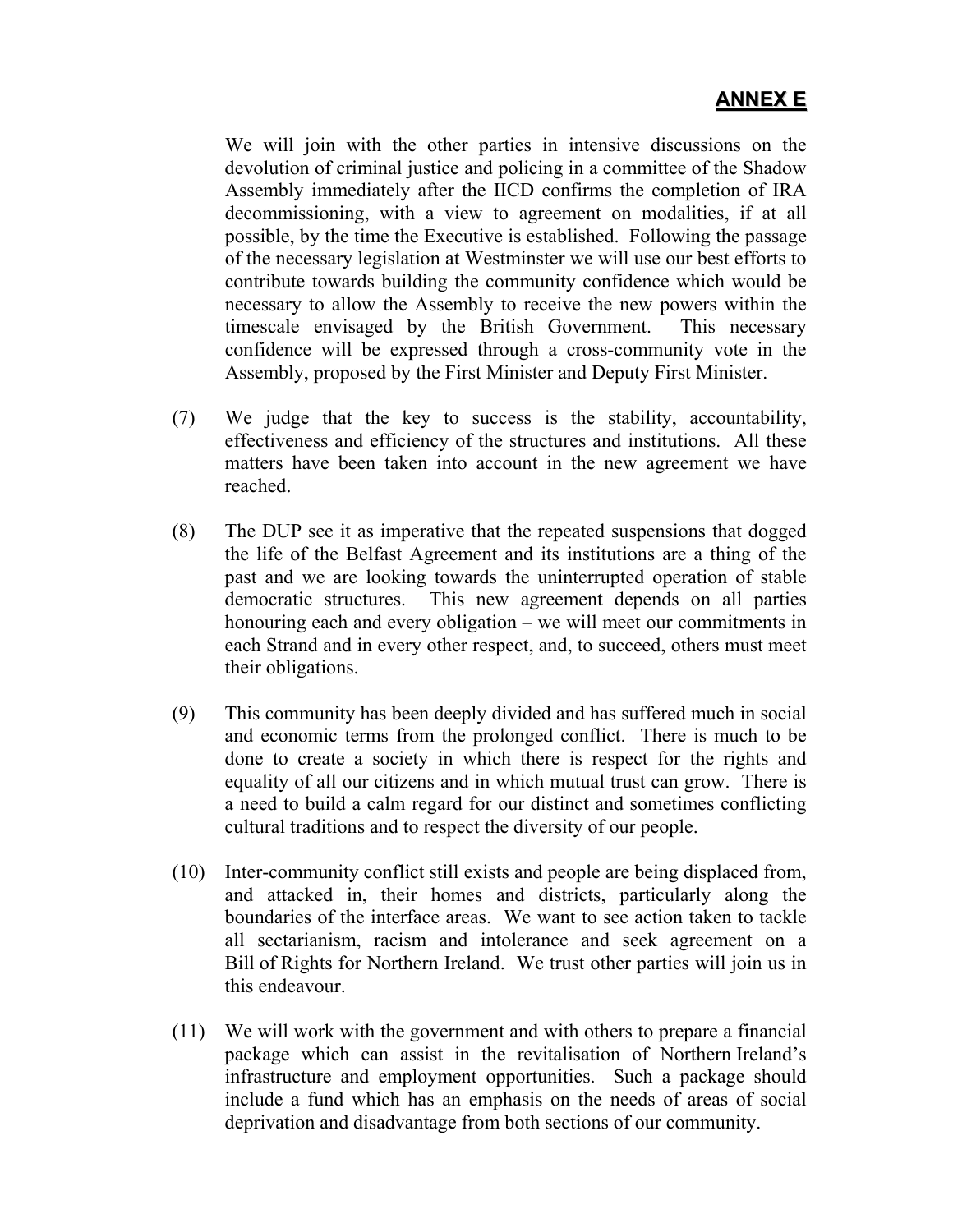- (12) In looking to the future we are mindful of the innocent victims who have suffered and those who have lost loved ones in the years we have passed through. Future generations must never forget the fallen nor the victims still among us nor fail to honour the debt we owe for their sacrifices.
- (13) The difference between the success and failure of this far-reaching settlement will lie in the enthusiasm, earnestness and capacity of all the participants to comprehensively deliver that which they have agreed.